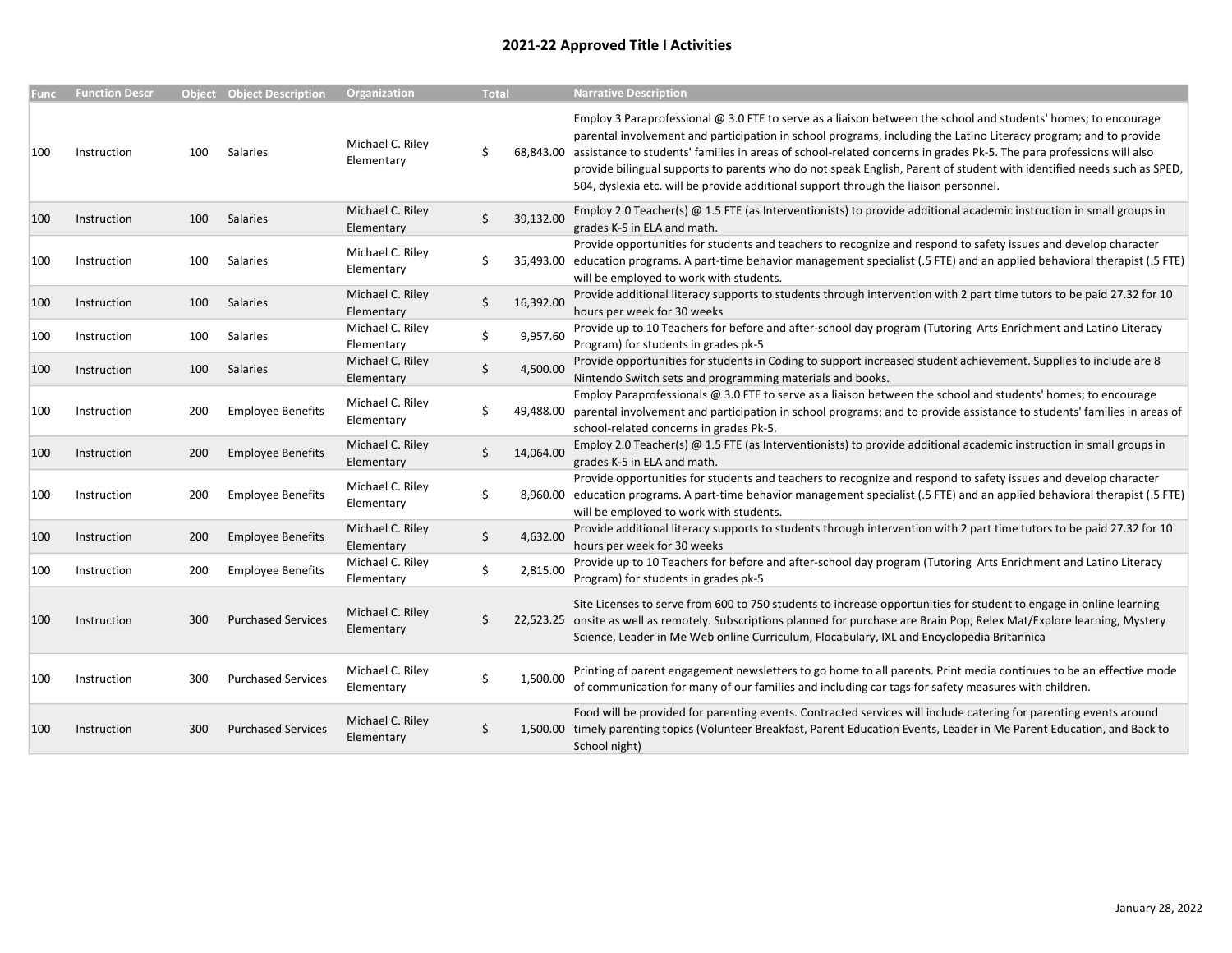## 2021-22 Approved Title I Activities

| Func | <b>Function Descr</b>        |     | <b>Object</b> Object Description | <b>Organization</b>            | <b>Total</b> |           | <b>Narrative Description</b>                                                                                                                                                                                                                                                                                                                                                                                                                                                                                                                                                                                                                                                                                                                                                                                                                                               |
|------|------------------------------|-----|----------------------------------|--------------------------------|--------------|-----------|----------------------------------------------------------------------------------------------------------------------------------------------------------------------------------------------------------------------------------------------------------------------------------------------------------------------------------------------------------------------------------------------------------------------------------------------------------------------------------------------------------------------------------------------------------------------------------------------------------------------------------------------------------------------------------------------------------------------------------------------------------------------------------------------------------------------------------------------------------------------------|
| 100  | Instruction                  | 400 | <b>Supplies and Materials</b>    | Michael C. Riley<br>Elementary |              | 24,725.00 | Supplies may include: paper, ink, pencils, pens, notepads, dry eraser markers, journals, scissors, sound boxes, stickers,<br>student planners, staples, staplers, take-home folders, writing instruments, calculators, erasers, glue, math<br>manipulatives, rulers, Legos, robotic kits, flash drives, book sets, reading materials of a high interest level, paper clips,<br>binders, tape, science lab materials, postage, envelopes, postcards, construction paper, classroom rugs for<br>educational purposes(ex alphabet), tag board, glue, glue sticks, hand sanitizer, banners, posters, Everyday Math<br>supporting materials, Balanced Literacy Materials, batteries, DVD's, maps, globes, student white boards, desk test<br>dividers, science lab materials, and Leader in Me workbooks. Materials also include guided reading book sets and<br>STEM supplies. |
| 100  | Instruction                  | 400 | <b>Supplies and Materials</b>    | Michael C. Riley<br>Elementary | Ś            | 3,500.00  | Parenting supplies:<br>Supplies include: parenting kits for various topics, core subject area practice materials for parents, and basic supplies<br>for parent training. Supplies may include paper, pens, flash drives, tape, sticky notes, binders, legal pads, DVD's,<br>envelopes, post cards, postage, staples, staplers, glue sticks, agenda books, paper plates, napkins, plastic cutlery,<br>disposable table cloths, banners, posters, books, pamphlets, flyers, Hello my Name is stickers, batteries, agenda<br>books/folders (800), etc.                                                                                                                                                                                                                                                                                                                        |
| 100  | Instruction                  | 600 | Other Objects                    | Michael C. Riley<br>Elementary | \$           | 1,600.00  | Provide refreshments for parents to encourage attendance to activities such as Latino Literacy Nights, ESOL night,<br>Math night and Literacy night.                                                                                                                                                                                                                                                                                                                                                                                                                                                                                                                                                                                                                                                                                                                       |
| 188  | Parenting/Family<br>Literacy | 300 | <b>Purchased Services</b>        | Michael C. Riley<br>Elementary | \$           | 1,527.43  | Printing of parent engagement newsletters to go home to all parents. Print media continues to be an effective mode<br>of communication for many of our families.                                                                                                                                                                                                                                                                                                                                                                                                                                                                                                                                                                                                                                                                                                           |
| 188  | Parenting/Family<br>Literacy | 300 | <b>Purchased Services</b>        | Michael C. Riley<br>Elementary | \$           | 500.00    | Refreshments to encourage attendance for parent meeting for ESOL night, Latino Literacy Night, Curriculum Night and<br>Leader in Me Parenting trainings.                                                                                                                                                                                                                                                                                                                                                                                                                                                                                                                                                                                                                                                                                                                   |
| 188  | Parenting/Family<br>Literacy | 400 | <b>Supplies and Materials</b>    | Michael C. Riley<br>Elementary | \$           | 2,190.00  | Parenting Supplies to support the home to school connection through Leader In Me Agendas, Bilingual Home Folders,<br>School information flyers, paper, and pens.                                                                                                                                                                                                                                                                                                                                                                                                                                                                                                                                                                                                                                                                                                           |
| 188  | Parenting/Family<br>Literacy | 600 | Other Objects                    | Michael C. Riley<br>Elementary | Ś            | 800.00    | Provide refreshments for parents to encourage attendance to activities such as Latino Literacy Nights, ESOL night,<br>Math night and Literacy night.                                                                                                                                                                                                                                                                                                                                                                                                                                                                                                                                                                                                                                                                                                                       |
| 220  | <b>Instructional Staff</b>   | 300 | <b>Purchased Services</b>        | Michael C. Riley<br>Elementary | Ś.           | 16,000.00 | Provide on-going professional development training to all teachers in an effort to improve academic performance in<br>core subjects for students in grades PK-5. Leader in Me Coaching System will be used throughout the year. Leader in<br>Me contract to provide coaching days to the staff throughout the school year. LIM coaches work with the staff on the<br>7 habits. Coaches visit classrooms, provide PD and offer technical assistance through phone conferences and the use<br>Leader In Me online resources. Three onsite coaching sessions at approximately \$3600 per day including travel<br>expenses of the coach.<br>The coaching applies to all staff!! Our staff includes a total of 103 faculty and staff members. We also include                                                                                                                   |
|      |                              |     |                                  |                                |              |           | members of the classified staff in the coaching learning sessions. We schedule the training in blocks so that everyone<br>can participate. We also designate time during the three days for the advisory council, our Lighthouse Team, to work<br>with the coach for forward planning, and we invite parent leaders-usually 3-5 persons, to be a part of our learning.                                                                                                                                                                                                                                                                                                                                                                                                                                                                                                     |
|      |                              |     |                                  |                                |              |           | Consultant travel is included in the contract agreement.                                                                                                                                                                                                                                                                                                                                                                                                                                                                                                                                                                                                                                                                                                                                                                                                                   |